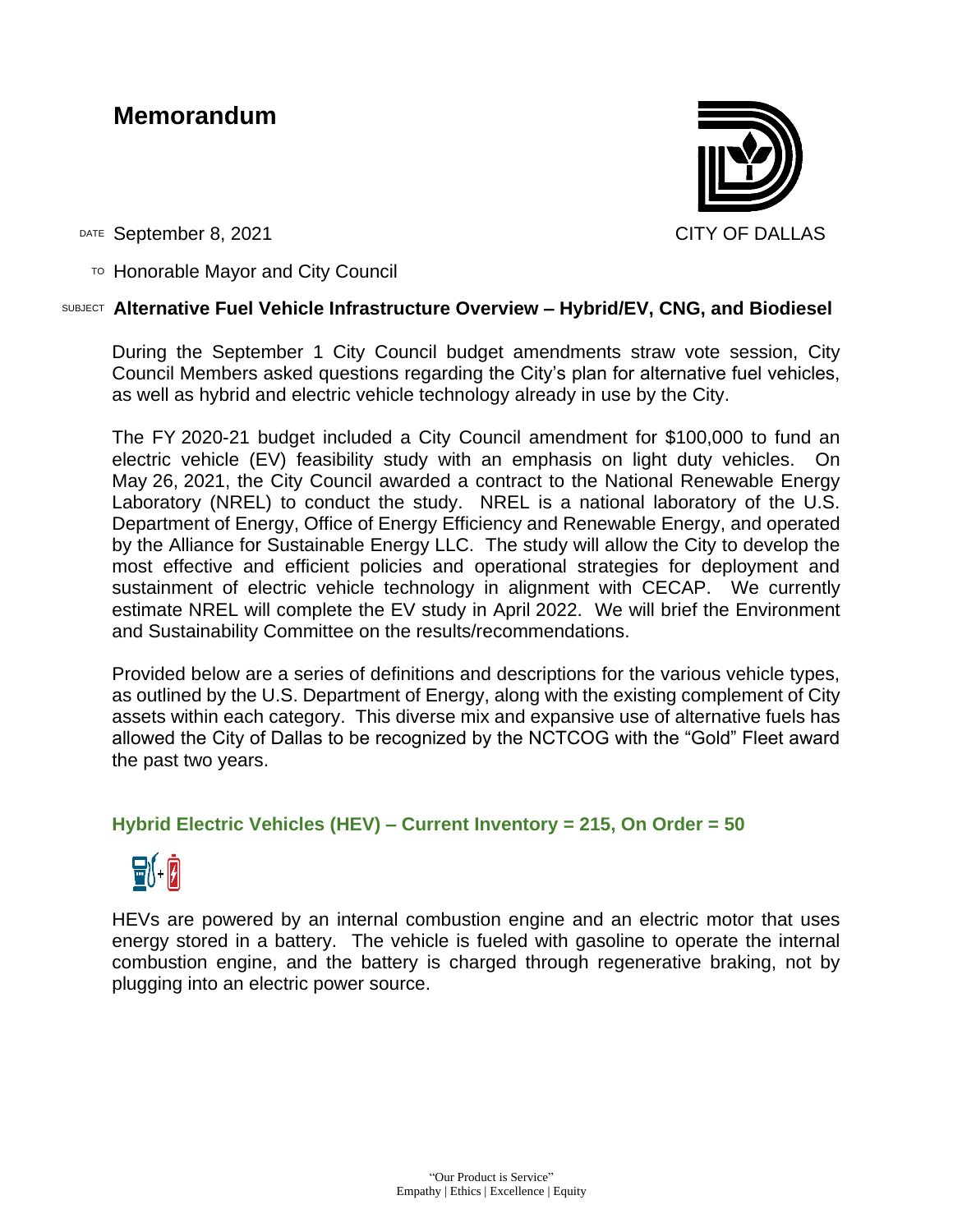**[Plug-In Hybrid Electric Vehicles](https://afdc.energy.gov/vehicles/electric_basics_phev.html) (PHEV/PEV) – Current Inventory = 1, On Order = 0**



PHEVs are powered by an internal combustion engine and an electric motor that uses energy stored in a battery. PHEVs can operate in all-electric or charge-depleting mode. To enable operation in all-electric mode, PHEVs require a larger battery, which can be plugged into an electric power source to charge. To support a driver's typical daily travel needs, most PHEVs can travel between 20 and 40 miles on electricity alone, and then will operate solely on gasoline, similar to a conventional hybrid.

# **[All-Electric Vehicles](https://afdc.energy.gov/vehicles/electric_basics_ev.html) (EV/BEV/PEV) – Current Inventory = 10, On Order = 0**



EVs, also called battery electric vehicles, have a battery that is charged by plugging the vehicle into charging equipment. EVs always operate in all-electric mode and have typical driving ranges from 150 to 300 miles. The City has 12 charging stations for its fleet.

### **Natural Gas Vehicles – Current Inventory = 466**



The advantages of natural gas as a transportation fuel include its domestic availability, widespread distribution infrastructure, and reduced greenhouse gas emissions over conventional gasoline and diesel fuels. When used as a vehicle fuel, natural gas can offer life cycle greenhouse gas (GHG) emissions benefits over conventional fuels, depending on vehicle type, duty cycle, and engine calibration. In addition, natural gas reduces some engine emissions. Argonne National Laboratory's GREET model estimates the life cycle petroleum use and GHG emissions of light-duty vehicles running on compressed natural gas (CNG) and liquefied natural gas (LNG). Based on this model, natural gas emits approximately 6 percent to 11 percent lower levels of GHGs than gasoline throughout the fuel life cycle.